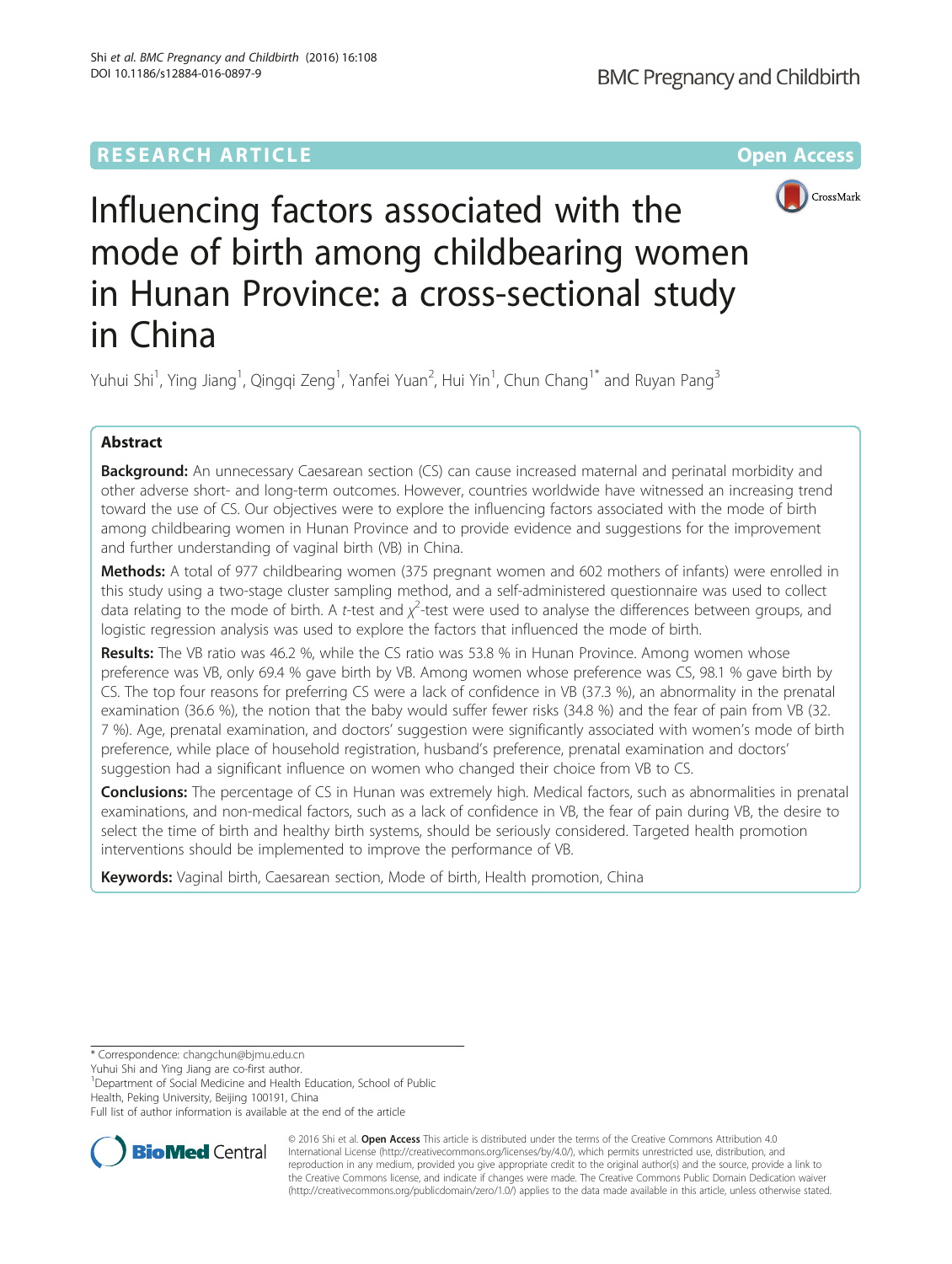## Background

A Caesarean section (CS) can save lives and prevent injuries in circumstances such as dystocia, malpresentation and foetal distress [\[1, 2\]](#page-7-0), which occur in approximately 5–15 % of pregnancies [\[3\]](#page-7-0). An unnecessary CS can cause additional maternal and perinatal morbidity in cases such as postpartum haemorrhaging, reduced fertility and placental complications in subsequent pregnancies for mothers. Additionally, there is an increased risk of postpartum respiratory morbidity, inflammatory bowel disease, obesity and Type-1 diabetes for children [\[4](#page-7-0)–[8](#page-7-0)]. Finally, excessive unnecessary CSs are a substantial economic burden for society [\[9\]](#page-7-0).

In the past, CS was only implemented in cases of extenuating circumstances or because of identified foetal complications. However, countries worldwide have witnessed an increasing trend toward the use of CS [[10](#page-7-0)–[12\]](#page-7-0). In rural China, the CS rate increased from 6 to 26 % between 1998 and 2007 [\[13](#page-7-0)], while in urban areas, it increased from 18.2 % in 1990-92 to 39.5 % in 1998–2002 [\[14\]](#page-7-0). By 2007-08, the average CS rate in China had increased to 46.2 % [\[15\]](#page-7-0).

Studies found a disparity in the contribution of women requesting CS to the escalating CS rate in different countries, from none reported to 17 % [\[15](#page-7-0)–[18\]](#page-7-0). It has been demonstrated that age, fear of vaginal birth (VB), issues of control, and safety of CS are the primary factors associated with women's requests for CS [[19](#page-7-0)–[21](#page-7-0)]. Other researchers found that fewer interactions between the mother and practitioners [\[22](#page-7-0)], as well as perceived inequality and inadequacy of care [\[18\]](#page-7-0), were also reasons that childbearing women requested CS. However, few studies exist that focus on how social and organizational factors, such as culture, hospital and family, influence women's mode of birth preference, and a limited number of studies has focused on the change of their preference throughout the pregnancy.

Our objectives aimed to explore the influencing factors associated with mode of birth, especially women's preference and willingness before childbirth and their actual decision, among childbearing women in Hunan Province and to provide evidence and suggestions for improvement and further understanding of VB in China.

## Methods

#### Study population and recruitment procedures

A cross-sectional survey was conducted from August to September in 2012 in Hunan Province. A two-stage cluster sampling method was used to enrol the participants. Hospitals were divided into provincial, city and county levels, and two hospitals were randomly selected from each level. The following equation was used to calculate the sample size in each cluster:  $n = \text{def}f^* \mu_a^2 \pi (1-\pi)/\delta^2$  [\[23](#page-7-0)], where  $\mu$ <sub>a</sub> was given a value of 1.96, δ was given a value of 0.1, and deff was given a value of 2. According to a survey conducted by the health department of Hunan Province in 2011, the average CS rate in Hunan was 53.20 % [\[24](#page-7-0)];

thus, π was given a value of 0.532. Considering a loss rate of 5 %, the expected sample size was 202 in each cluster.

Because the mode of birth preference changes at different stages, including pregnancy and after childbirth, we selected pregnant women and mothers of infants as study subjects. Eligible subjects were defined as follows: 1) mothers of infants who were 20–45 years old and had given birth (by VB or CS) in the past year, and 2) pregnant women who were 20–45 years old and were more than 37 weeks pregnant. Those diagnosed with pregnancy-related complications, such as pregnancy-induced hypertension, gestational diabetes, etc., were excluded from our research.

Mothers of infants were investigated at postpartum clinics where they received a health examination 42 days after birth (National Basic Public Health Service Specification 2011) and at paediatric clinics in project hospitals where new mothers brought their babies for a health examination. Pregnant women were investigated at antenatal clinics where they received prenatal examinations and pregnancy classes in project hospitals.

To analyse the influencing factors associated with changes the mode of birth, the final total sample size in each cluster was 303, of which 101 were pregnant women and 202 were mothers of infants. Finally, 984 childbearing women were surveyed, including 604 mothers of infants and 380 pregnant women.

#### Measures

A quantitative survey was used to conduct this research. The questionnaire content included the following (The full list of questions was provided in Additional file [1\)](#page-6-0):

- a) Demographic characteristics: age, sex, monthly income, place of household registration, educational level, and medical insurance.
- b) History of pregnancy and self-reported health status. The women in the study were asked, "How many children have you given birth to?" and "How many times have you had an abortion?" Mothers of infant children who had only given birth to one child were considered "first childbirth", and pregnant women who had never given birth before were considered "first childbirth".
- c) Prenatal examination results. The women in the study were asked, "Was any abnormality found during a prenatal examination?" If the answer was yes, then the woman was asked to identify which type(s) of abnormality: ①macrosomia; ②polyhydramnios; ③foetal growth restriction; ④pelvis stenosis; ⑤malposition; ⑥gestational hypertension; ⑦ gestational heart disease(s); ⑧gestational diabetes; ⑨multiple births; or ⑩others.
- d) Women and their families expressed a mode of birth preference and their reasons for that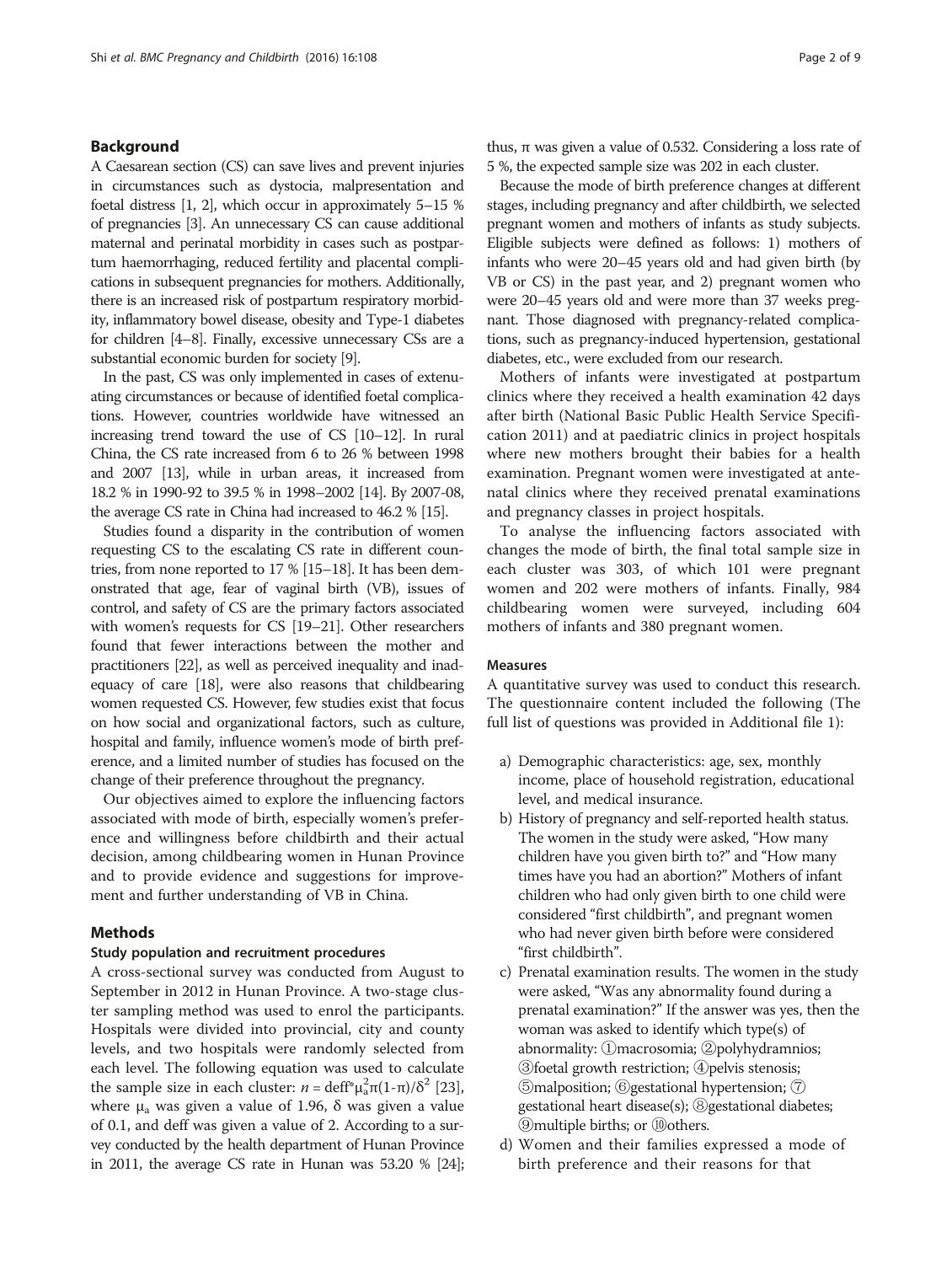preference. In this part, the preferred mode of birth was ascertained with the following question: "How would you like to give birth? 1) Vaginal birth; 2) Caesarean section." The following question would ask why the chosen method was selected with several response options provided, each of which could be answered with yes or no.

e) Only mothers of infants were asked, "How did your latest birth take place?" This question was used to understand the actual mode of birth.

#### Data collection

The survey was conducted by investigators trained by a professor from Peking University's School of Public Health using a structured questionnaire. After informed consent was gained from each participant, the participant was asked to complete an anonymous selfadministered questionnaire. Investigators were required to check each questionnaire for logistical errors and blanks, and any errors and blanks were corrected onsite. Seven questionnaires were discarded due to substantial amounts of missing data. The validity rate of the questionnaire was 99.3 %, and among 977 qualified participants, 375 were pregnant women and 602 were mothers of infants.

#### Ethical statement

Before conducting the survey, written informed consent was obtained from each participant in accordance with the ethical standards of the Helsinki Declaration. The study has received approval from the Peking University Institutional Review Board, and the approval number is IRB00001052-12034.

## Statistical analysis

The data were independently entered twice using Epidata 3.1, and statistical analyses were performed using SPSS 13.0. Frequencies, percentages, means and standard deviations were used to characterise the data. A *t*-test and  $\chi^2$ -test were used to analyse differences between groups. Based on the univariate analysis results shown in Table [1](#page-3-0), logistic regression was used to explore the influencing factors associated with the mode of birth preference among mothers of infants and pregnant women (logistic regression 1), as well as the consistency between preference and actual mode of birth among infant mothers (logistic regression 2). In logistic regression 1, the mode of birth preference was set as the dependent variable  $(VB = 0,$  $CS = 1$ ); age, woman's place of household registration, history of abortion, result of prenatal examination, doctors' suggestion, self-assessed health status and whether the mother had health insurance were set as independent variables. In logistic regression 2, because pregnant women had not yet given birth, only data from mothers of infants could be used to determine the consistency between the preferred and the actual mode of birth. Whether mothers of infants who preferred VB during pregnancy changed their mode of birth choice was set as the dependent variable (no change = 0, changed from VB to  $CS = 1$ ); age, women's place of household registration, husbands' preferred mode of birth, result of prenatal examination, doctors' suggestion, whether the mother had health insurance, history of abortion, and self-assessed health status were set as independent variables. Backward LR was used to select the factors, and  $P < 0.05$  was considered statistically significant.

## Results

## Study population

Figure [1](#page-4-0) shows that the ratio of women who preferred CS or VB changes in our study groups; 21.3 % of pregnant women preferred CS, 34.4 % of mothers of infants preferred CS, and finally 53.8 % of mothers of infants had given birth by CS, in contrast to the decreased ratio of VB (from 78.7 to 46.2 %). These results suggested that CS may not be their first choice, and other influencing factors in the pregnancy process contributed to their mode of birth change.

The average age of pregnant women and mothers of infants was  $(27.38 \pm 4.81)$  years old and  $(27.55 \pm 4.18)$ years old, respectively  $(t = 0.586, P > 0.05)$ . Women who preferred CS were on average approximately three years older than women who preferred VB ( $\chi^2$  = 8.519, P < 0.001) (Table [1](#page-3-0)). The percentage of women with a history of abortion was significantly higher among those preferring CS than among those preferring VB  $(x^2 =$ 22.530, P < 0.001). Among women preferring CS, 43.9 % experienced an abnormality in a prenatal examination, while among women preferring VB, only 20.2 % experienced an abnormality. Among women surveyed, 63.1 % of those who preferred CS and 80.3 % of those who preferred VB were first-time mothers. The economic status and self-assessed health status of women preferring CS were slightly better than were those preferring VB, but they had no statistical significance  $(P > 0.05)$ , and the percentage of urban residents among women preferring CS was higher than those preferring VB; however, these differences were also not significant  $(P > 0.05)$ .

## Primary reasons for mode of birth preference

Among the 676 participants who chose VB as the preferred mode of birth, the most common reason for choosing VB was that mothers would recover faster (78.7 %), and the next most common was that it was a natural process (67.2 %) (Table [2\)](#page-4-0). Only 30.5 % of the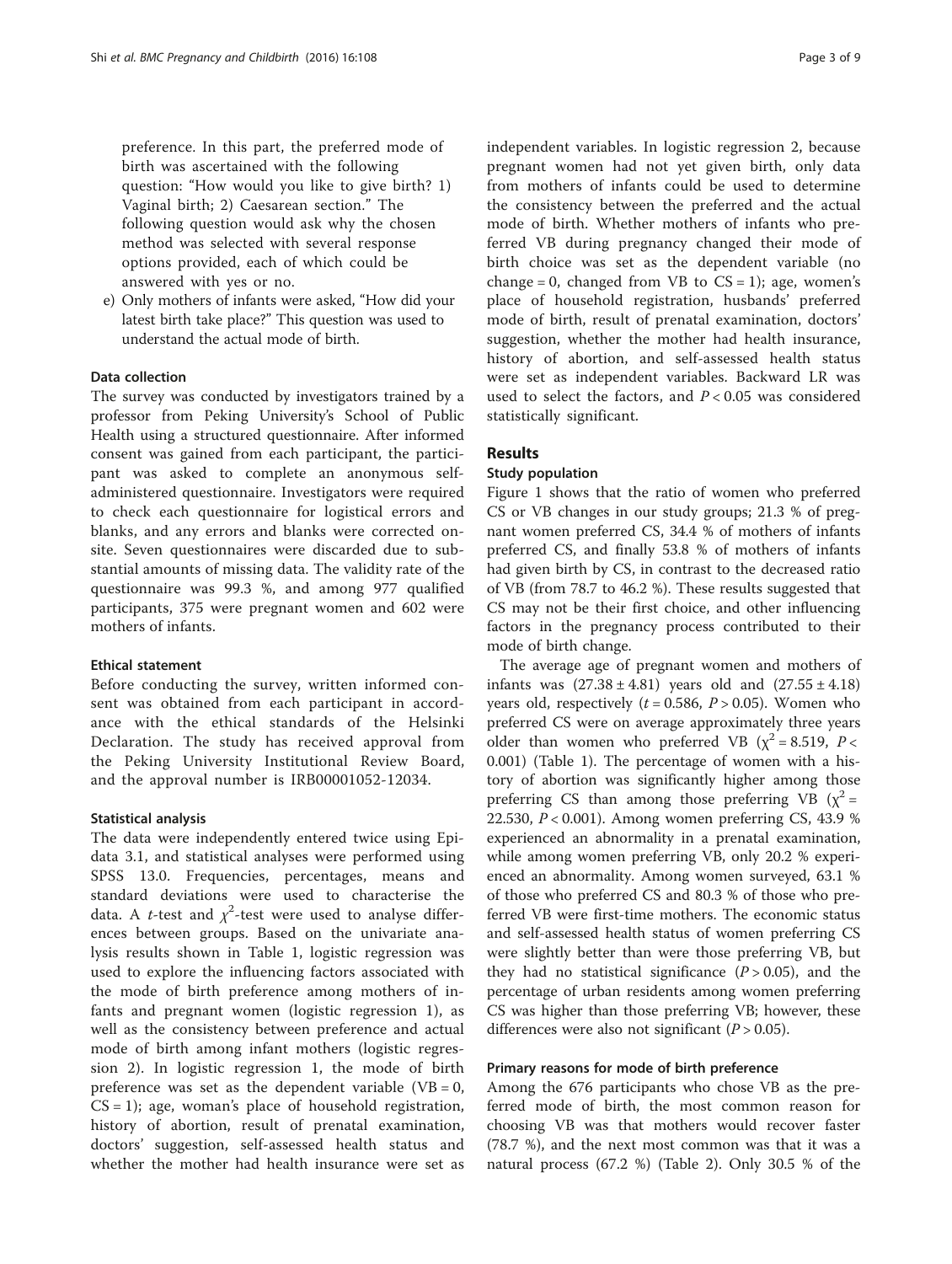| Variables                               | $CSa$ (N = 287) n (%) | $VB^b$ (N = 690) n (%) | $t/\chi^2$ value     | $P$ value |
|-----------------------------------------|-----------------------|------------------------|----------------------|-----------|
| Age (years)                             | $29.4 \pm 4.7$        | $26.7 \pm 3.9$         | 8.519 <sup>c</sup>   | < 0.001   |
| Range                                   | $19 - 42$             | $18 - 42$              |                      |           |
| Education level                         |                       |                        |                      |           |
| junior middle school and below          | 70 (24.6)             | 158 (23.0)             | 4.801 <sup>d</sup>   | 0.187     |
| high school/secondary school            | 69 (24.0)             | 199 (29.0)             |                      |           |
| junior college                          | 72 (25.3)             | 137 (20.0)             |                      |           |
| college or above                        | 74 (26.0)             | 192 (28.0)             |                      |           |
| Woman's monthly income                  |                       |                        |                      |           |
| $0-$                                    | 89 (31.4)             | 247 (36.9)             | $2.661$ <sup>d</sup> | 0.447     |
| 1020-                                   | 128 (45.2)            | 280 (41.8)             |                      |           |
| 3500-                                   | 48 (17.0)             | 101(15.1)              |                      |           |
| 6000-                                   | 18(6.4)               | 42 (6.2)               |                      |           |
| Husband's monthly income                |                       |                        |                      |           |
| $0-$                                    | 14(4.9)               | 54 (8.0)               | 4.149 $d$            | 0.246     |
| 1020-                                   | 121 (42.8)            | 287 (42.5)             |                      |           |
| 3500-                                   | 89 (31.4)             | 219 (32.4)             |                      |           |
| 6000-                                   | 59 (20.9)             | 116 (17.1)             |                      |           |
| Woman's place of household registration |                       |                        |                      |           |
| Urban                                   | 168 (58.5)            | 357 (51.9)             | $3.600$ $^{\rm d}$   | 0.058     |
| Rural                                   | 119 (41.5)            | 331 (48.1)             |                      |           |
| At least one type of medical insurance  |                       |                        |                      |           |
| Yes                                     | 261 (91.3)            | 613 (89.1)             | $1.037$ <sup>d</sup> | 0.309     |
| No                                      | 25(8.7)               | 75 (10.9)              |                      |           |
| History of abortion                     |                       |                        |                      |           |
| Yes                                     | 156 (55.3)            | 262 (38.6)             | 22.530 <sup>d</sup>  | < 0.001   |
| No                                      | 126 (44.7)            | 416 (61.4)             |                      |           |
| First childbirth                        |                       |                        |                      |           |
| yes                                     | 181 (63.1)            | 555 (80.4)             | 32.905 <sup>d</sup>  | < 0.001   |
| No                                      | 106 (36.9)            | 135 (19.6)             |                      |           |
| Result of prenatal examination          |                       |                        |                      |           |
| abnormal                                | 126 (43.9)            | 137 (20.1)             | 57.725 <sup>d</sup>  | < 0.001   |
| normal                                  | 161(56.1)             | 544 (79.9)             |                      |           |
| Self-assessed health status             |                       |                        |                      |           |
| good                                    | 156 (54.9)            | 415 (61.0)             | $3.087$ <sup>d</sup> | 0.079     |
| not good                                | 128 (45.1)            | 265 (39.0)             |                      |           |

<span id="page-3-0"></span>Table 1 Basic characteristics of participants by mode of birth preference

Note:<sup>a</sup>VB vaginal birth, <sup>b</sup>CS caesarean section<br><sup>C</sup>f, test was used to compare the differences

 $c$ t- test was used to compare the differences in the two groups

 $dA \chi^2$ -test was used to compare the percentages in the two groups

participants chose VB because of its low cost. Among the 276 participants who chose CS as their preferred mode of birth, the most common reason for choosing CS was a lack of confidence in VB and concerns about VB (37.3 %), and the next most common was that an abnormality was found during a prenatal examination (36.6 %), and 10.5 % of these participants chose CS to select a fortunate time to give birth.

## Multivariate analysis of factors influencing mode of birth preference

The dependent variable was the mode of birth preference. Table [3](#page-4-0) depicts the results of multivariate logistic regression analysis for the preferred mode of birth for both mothers of infants and pregnant women. Participants who found an abnormality in a prenatal examination were more likely to prefer CS (OR = 2.0, 95 % CI: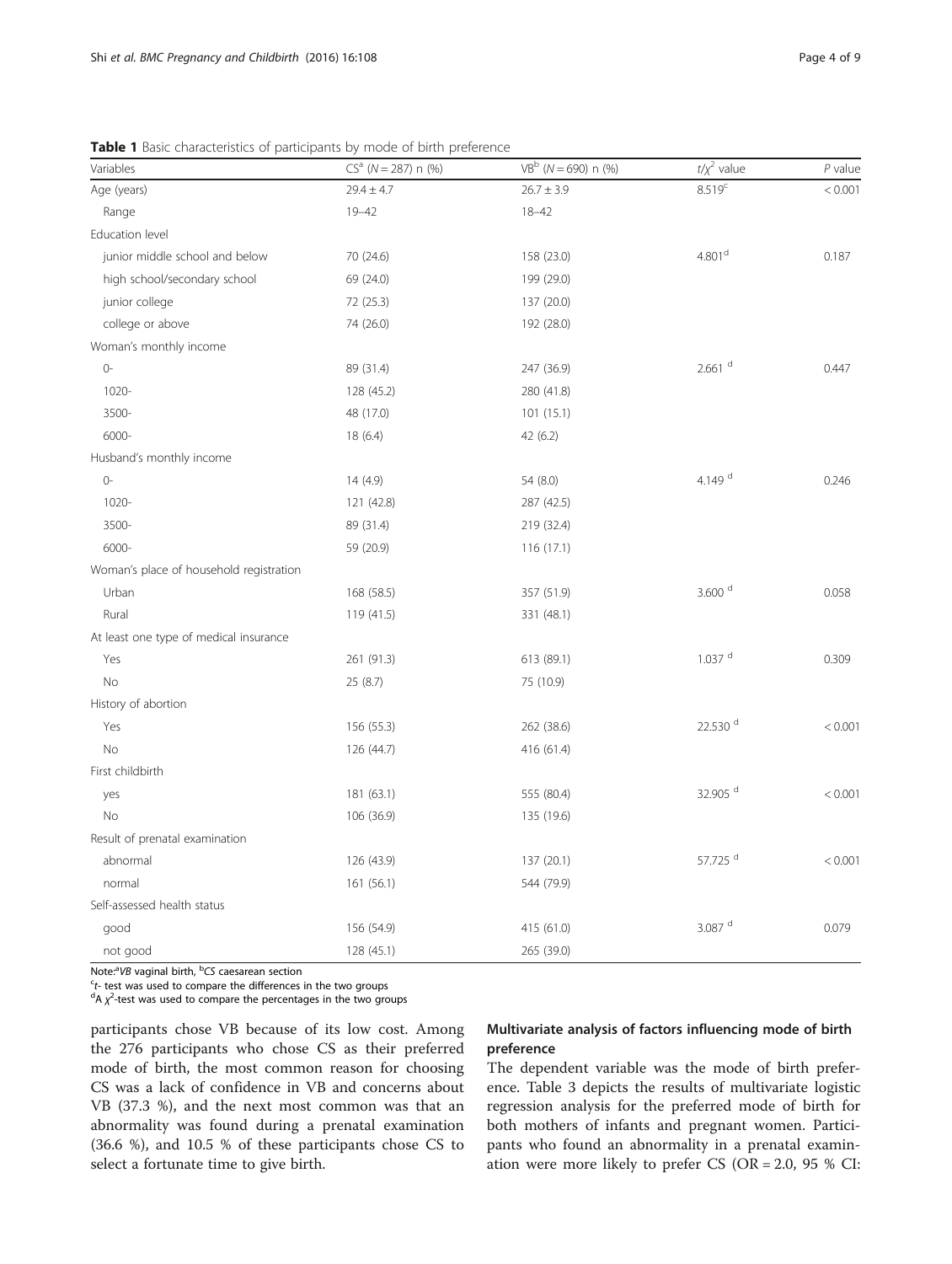<span id="page-4-0"></span>

1.4–2.4), those who were advised by a doctor to have CS were five times more likely to choose VB (OR = 5.2, 95 % CI: 2.7–10.0), and older women tended to prefer CS  $(OR = 1.1, 95 % CI: 1.1–1.2)$ . A woman's abortion history and whether this was her first childbirth experience were excluded in the mode; however, further analysis showed that among women with no abortion history, 24.5 % (132/

Table 2 Main reasons for the mode of birth preference among participants

| Rank           | Reasons                                                   | N(% )      |
|----------------|-----------------------------------------------------------|------------|
|                | Vaginal birth $(N = 675)$                                 |            |
| 1              | The mother will recover fast                              | 531 (78.7) |
| $\mathfrak{D}$ | Childbirth is a natural process<br>and CS is unnecessary  | 454 (67.3) |
| 3              | A baby delivered by VB is healthier                       | 403 (59.8) |
| $\overline{4}$ | VB is beneficial for breastfeeding                        | 352 (52.1) |
| 5              | A baby delivered by VB is smarter                         | 345 (51.1) |
| 6              | VB leaves no scar                                         | 266 (39.3) |
| 7              | The mother will suffer fewer risks                        | 251 (37.2) |
| 8              | VB costs less                                             | 206 (30.5) |
|                | Caesarean section ( $N = 276$ )                           |            |
| 1              | Lack of confidence and concerns<br>about VB               | 103 (37.5) |
| $\mathfrak{D}$ | An abnormality was found during<br>a prenatal examination | 101 (36.7) |
| 3              | The baby will suffer fewer risks                          | 96 (34.9)  |
| $\overline{4}$ | Fear of the pain from VB                                  | 90 (32.7)  |
| 5              | Have previously had a Caesarean section                   | 74 (26.9)  |
| 6              | The mother will suffer fewer risks                        | 59 (21.5)  |
| 7              | To select the time of birth                               | 29 (10.5)  |
| 8              | Less effect on sexual behaviour                           | 21(7.6)    |

539) showed an abnormality in a prenatal examination, but among women with a history of abortion, 30.7 % (128/417) showed an abnormality ( $\chi^2$  = 4.573, P = 0.032).

#### Consistency between preferred and actual mode of birth

Among the 602 mothers of infants (Table [4\)](#page-5-0), 395 of them preferred VB during pregnancy, and 207 of them preferred CS. Among women whose preference was VB, 274 of them actually gave birth by VB, while 121 of them actually gave birth by CS; the consistency between the preference for VB and actual childbirth by VB was 69.4 %. Among women whose preference was CS, 203 of them actually delivered by CS, and the consistency between the preference for CS and actual childbirth by CS was 98.1 %. A significant difference was found between them  $(\chi^2 = 46.120, P < 0.001)$ .

Table 3 Results of multivariate logistic regression of factors influencing mode of birth preference<sup>a</sup>

|                                                   | OR   |        | 95.0 % CL for OR |  |
|---------------------------------------------------|------|--------|------------------|--|
|                                                   |      | l ower | Upper            |  |
| Age                                               | 1.1  | 1.1    | 1.2              |  |
| Prenatal examination<br>(reference: normal)       | 2.0  | 14     | 2.4              |  |
| Doctors' suggestion<br>(reference: no suggestion) |      |        |                  |  |
| Suggest CS                                        | 0.8  | 0.5    | 1.2              |  |
| Suggest VB                                        | 5.2  | 2.7    | 10.0             |  |
| No option clearly expressed                       | 0.8  | 0.5    | 1.6              |  |
| Constant                                          | 0.01 |        |                  |  |

Note: <sup>a</sup>Mode of birth preference was set as the dependent variable  $(VB = 0, CS = 1)$ 

Variables entered into multivariate model included age, woman's place of household registration, history of abortion, result of prenatal examination, doctors' suggestion, self-assessed health status and whether the mother had health insurance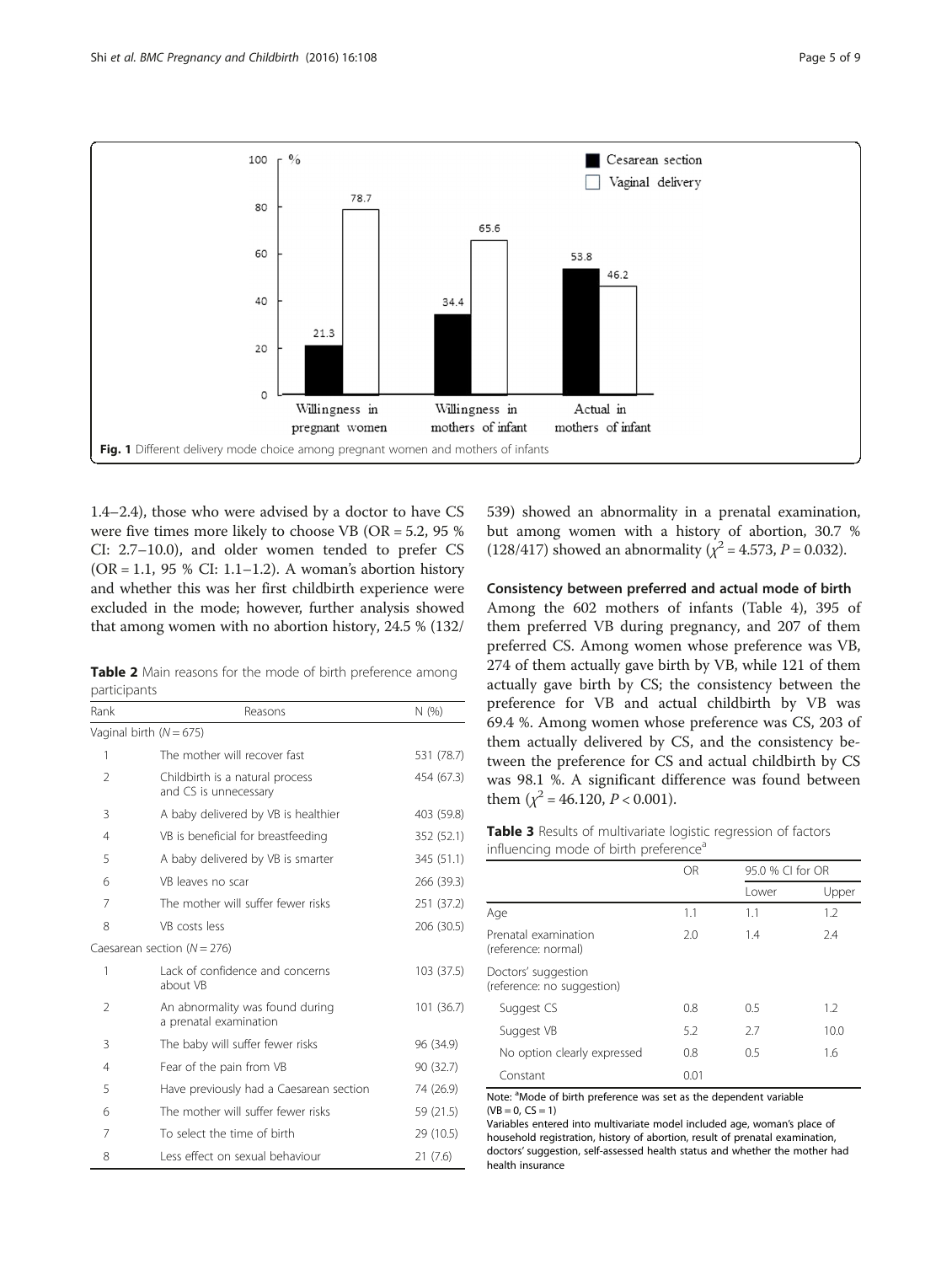<span id="page-5-0"></span>Table 4 Consistency between prefered and actual mode of birth  $(N = 602)$ 

|             |    | Actual <sup>a</sup> |     |     |
|-------------|----|---------------------|-----|-----|
|             |    | VB <sup>c</sup>     |     |     |
| Preferenceb | VB | 274                 | 121 | 395 |
|             |    |                     | 203 | 207 |

Note: <sup>a</sup>Actual: mode of birth that mothers of infants finally selected during child birth; <sup>b</sup>Preference: preferred mode of birth of mothers of infants at the last week of pregnancy; <sup>c</sup>VB vaginal birth; <sup>d</sup>CS caesarean section

## Analysis of influencing factors on the consistency between preferred and actual mode of birth

The dependent variable was whether mothers of infants who preferred VB during pregnancy changed their mode of birth choice. The results of a multivariate logistic regression analysis (Table 5) showed that the doctor's suggestion influenced mothers to change from VB to CS (OR = 24.8, 95 % CI:3.8–161.9). The other influencing factors were the husband's preferred mode of birth  $(OR = 4.4,$ 95 % CI:1.8–10.8) and a result of a prenatal examination  $(OR = 3.9, 95 % CI: 2.2-6.9).$ 

## **Discussion**

The CS rate in Hunan Province was much higher than the overall CS rate of 27.3 % in Asia [[15](#page-7-0)], and it was also much higher than the average CS rate of 36.3 % in China [\[25](#page-7-0)].

Among mothers of infants who preferred childbirth by CS, 98.1 % actually gave birth by CS, while only 69.4 % of mothers of infants who preferred VB actually gave birth by VB. Another study found that women's own preferences about CS were associated with the subsequent mode

Table 5 Logistic regression analysis on consistency between preferred and actual mode of birth<sup>a</sup>

|                                                                     | OR   | 95.0 % CL for OR |       |
|---------------------------------------------------------------------|------|------------------|-------|
|                                                                     |      | Lower            | Upper |
| Woman's place of household<br>registration (reference: urban areas) | 1.7  | 1.0              | 2.9   |
| Husband's preferred mode<br>of birth (reference: VB)                | 4.4  | 1.8              | 10.8  |
| Prenatal examination<br>(reference: normal)                         | 3.9  | 2.2              | 6.9   |
| Doctor's suggestion<br>(reference: no suggestion)                   |      |                  |       |
| Suggest VB                                                          | 0.8  | 0.3              | 2.1   |
| Suggest CS                                                          | 24.8 | 3.8              | 161.9 |
| Not clearly expressed                                               | 1.4  | 0.4              | 5.6   |
| Constant                                                            | 0.4  |                  |       |

Note: <sup>a</sup>Whether mothers of infants who preferred VB during pregnancy changed their mode of birth choice was set as the dependent variable (no change  $= 0$ , changed from VB to  $CS = 1$ )

Variables entered into the multivariate model included age, women's place of household registration, husbands' preferred mode of birth, result of prenatal examination, doctor's suggestion, whether the mother had health insurance, history of abortion and self-assessed health status

of birth [[26\]](#page-7-0). Thus, strategies must be implemented to increase the preference for VB.

Many non-clinical causes related to individual social psychology characteristics played important roles in the high preference of CS. In all, 37.5 % of women who preferred CS lacked confidence and were afraid that they could not successfully give birth by VB. Existing uncertainties during the process of VB can cause intense fear of giving birth vaginally; thus, some women were willing to allow doctors to have full control of their birthing process [\[27](#page-7-0), [28](#page-7-0)].

In addition to the uncertainties, fear of pain during VB was also an important factor influencing women to choose CS. To avoid the risk of emergency CS in labour after a day's pain, they chose to undergo CS directly. Our study also found that as the time of childbirth approached, the uncertainty and fear of pain about VB increased, thus raising women's anxiety levels, and the proportion of women who preferred CS increased. This was even more pronounced when they witnessed the great pain other pregnant women experienced during childbirth, especially those pregnant women who experienced great pain and eventually failed to give birth by VB.

Culture-related social concerns also influence the mode of birth preference. Approximately 10.5 % of women preferred CS because it allowed them to select the time of birth. In China, many people believe that a person's fate, to some extent, is determined by the day they were born. A study found that days deemed auspicious in the Chinese lunar calendar were associated with a significantly higher probability that a CS would be performed, while those days considered inauspicious were associated with a significantly lower number of CS [[29](#page-7-0)]. Age was associated with the preference of CS during pregnancy but was not associated with the change in the actual mode of birth of CS from the preferred mode of birth of VB. This was consistent with previous studies that found that older women were more likely to prefer CS [[20](#page-7-0), [30\]](#page-7-0).

Multivariable analysis showed that abnormalities found in prenatal examinations (AFPE) and doctor-suggested CS were the primary influencing factors that led women to prefer CS, as well as for women who preferred VB but actually gave birth by CS. AFPE was an important medical indication for women to prefer CS and for doctors to suggest CS. Among 263 women who found an abnormality in a prenatal examination, 31.2 % were suggested CS by doctors, and 47.9 % preferred CS or agreed with their doctor to have CS. Although AFPE does not mean that CS must be chosen, doctors tend to widen CS indicators, especially when women who found an abnormality in a prenatal examination requested CS because the relationship between doctors and patients has become increasingly strained in China and because CS protects doctors from the fear of malpractice and possible litigation [[31, 32\]](#page-7-0).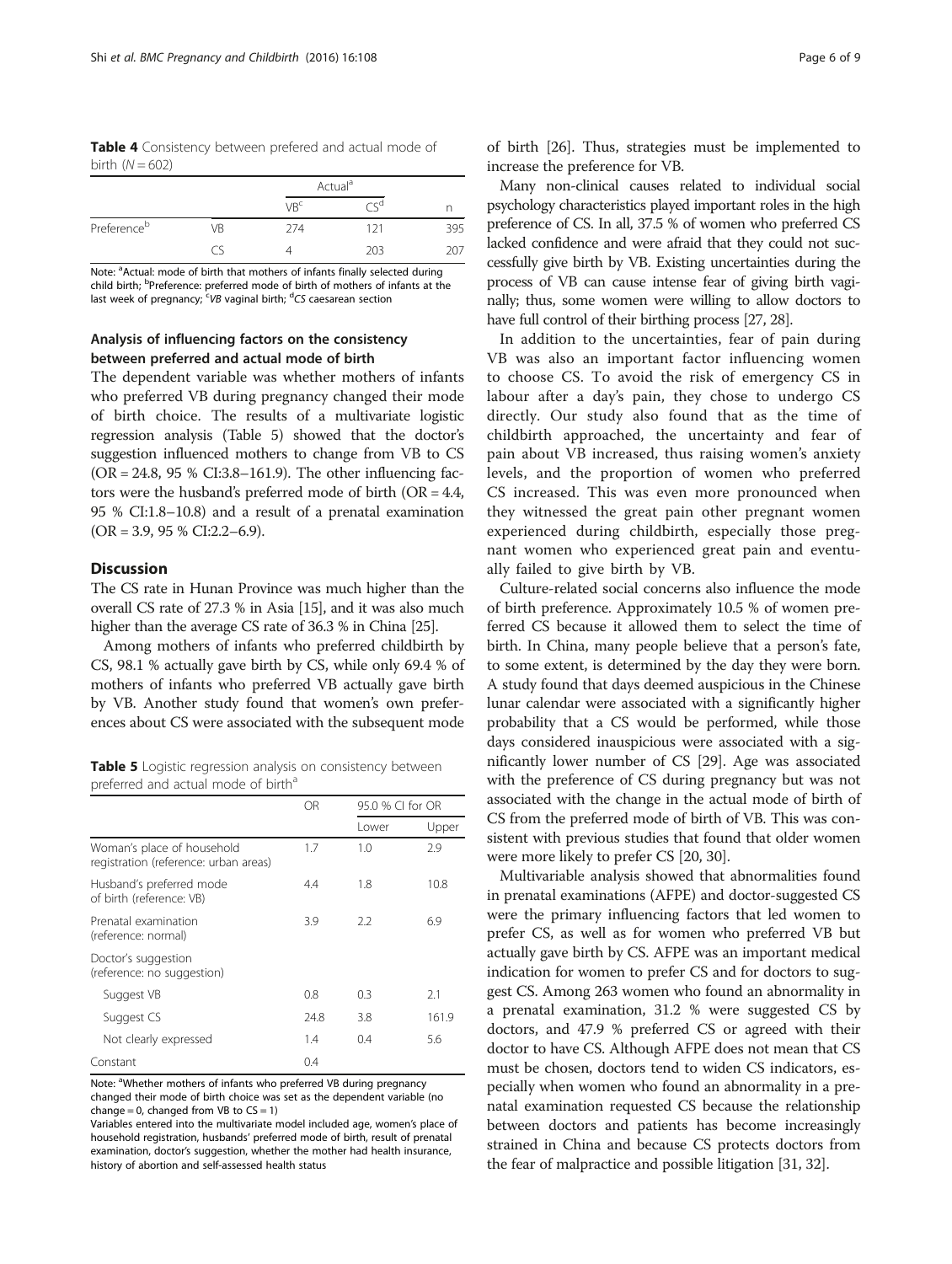<span id="page-6-0"></span>In addition, the gap between medical costs and government investment in China is covered through paid services [\[33\]](#page-7-0), and doctors' incomes are directly related to the hospital revenue. Revenue-related bonus systems for doctors provide strong incentives to generate demand for profitable high-tech diagnostics, surgeries and drugs, resulting in what is known as supplier-induced demand [[34,](#page-7-0) [35\]](#page-8-0). CS is obviously more profitable because of its higher cost, longer hospital stay and increased drug usage; therefore, it tends to be frequently suggested by doctors. A study showed that in China, there are 2.2 obstetric staff for every 10,000 people [\[36](#page-8-0)]. The serious shortage of obstetric doctors spurred doctors to prefer CS because it allowed them to schedule and reduce the birth time [[37\]](#page-8-0). Policy makers should comprehensively consider the effects of supplier-induced demand on CS, including how to improve doctor-patient relationships and increase patients' confidence in the doctors. It is especially important to reform the existing health service funding arrangements and to increase the number of obstetric doctors and midwives and their salaries to encourage them to perform vaginal births.

On the other hand, because of limited information and knowledge in the field of healthcare services, women tend to accept doctors' advice to avoid the unknown risks. Because abortion is associated with placenta previa, placental abruption and foetal distress [\[38](#page-8-0)–[40\]](#page-8-0), it is indirectly associated with women's mode of birth. According to Chinese statistics, the number of abortions performed in 2012 was 6.6 million [[41](#page-8-0)], and a lack of knowledge and use of contraception was strongly associated with the high abortion rate [[42](#page-8-0)].

#### Strengths and limitations

Providing field evidence for health education and health promotion strategy development to improve natural birth in China is one of our study strengths. The data were collected from three levels of hospitals (province-city-county) so that comprehensive analysis results on the influencing factors for natural birth could be available. To reduce the bias, interviewers were trained to ensure the standardized collection of questionnaire answers, as well as to ensure standardized procedures were performed for the questionnaire survey at each hospital site.

There are some limitations of the study. First, data were collected by a questionnaire; thus, it is possible that some participants provided socially desirable responses rather than reporting their AFPE. Participants may have also over-reported their AFPE. Second, women more than 37 weeks pregnant were selected to replace the preference of mode of birth among mothers of infants in late stages of pregnancy to depict the tendency of the preferred CS rate as the pregnancy progresses. Third, the fact that only six sites were studied may limit the generalization of the findings, and the results should not be extrapolated to represent all of the pregnant women or mothers of infants in China due to important regional differences in terms of demographics and economic conditions. Fourth, there was no control group selected. Fifth, limited by resources, we only conducted a retrospective cross-sectional study, not a prospective study, to include women in earlier pregnancy stages and to follow up with them until childbirth to understand changes during the pregnancy. Finally, because of the cross-sectional nature of the data, most responses were evaluated retrospectively; therefore, recall bias was unavoidable.

## Conclusion

The CS rate in Hunan was extremely high. Influencing factors, including abnormalities in prenatal examinations, lack of confidence in VB, fear of pain during VB, the desire to select time of birth and health birth systems, should be seriously considered. Measures should be taken to cultivate awareness about the adverse shortand long-term outcomes of CS and to build confidence in VB among pregnant women. A study indicated that a standard and convenient specification for a prenatal education curriculum provided by hospitals and their doctors is appropriate for providing prenatal education to pregnant women in China [\[43](#page-8-0)]. Additionally, continuing professional training and development in approaches for intrapartum care among doctors and midwives should be encouraged to promote natural birth, and CS should not be considered the best method to address dystocia.

Targeted health promotion intervention activities should be implemented to improve the performance of VB and reduce unnecessary CS in China. Educational programs should be provided to women of childbearing age to cultivate awareness of the harm of abortion and to instruct them to adopt safe and effective birth control methods to reduce the abortion rate, as well as to decrease abnormalities in prenatal examinations.

Proven effective measurements should be utilized and promoted to improve women's satisfaction and confidence with childbirth and to reduce the fear of childbirth by VB so that more women would be willing to choose or attempt VB. An effective, comprehensive program to reduce unnecessary CS should be designed and studied.

## Availability of data and materials

The dataset supporting the conclusions of this article is included within the article and its Additional files 1 and 2.

## Additional files

[Additional file 1:](dx.doi.org/10.1186/s12884-016-0897-9) A full List of Questionnaire. (DOC 67 kb) [Additional file 2:](dx.doi.org/10.1186/s12884-016-0897-9) Dataset of Survey. (XLS 1417 kb)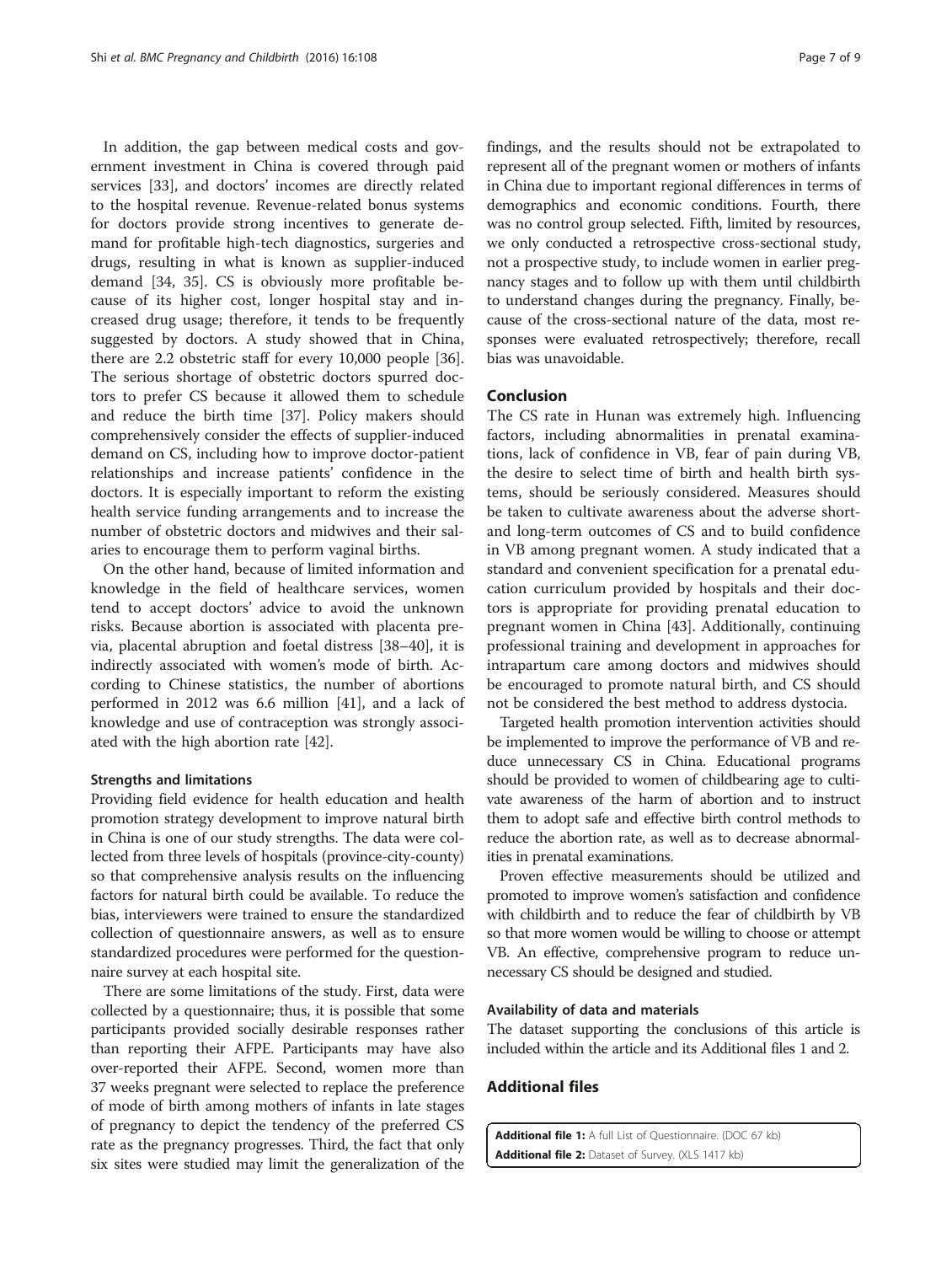#### <span id="page-7-0"></span>Competing interests

The authors declare that they have no competing interest.

#### Authors' contribution

YS, co-investigator, had primary responsibility for the conception of the analysis, oversight of the implementation of the research, analysis and preparation of the manuscript. YJ, co-investigator, performed data analyses, drafted the manuscript and incorporated critical revisions. QZ, YY, co-investigator, assisted with data acquisition, cleaning and analysis. HY contributed to the interpretation of the results and revised successive versions of the article. CC, as a co-investigator, was responsible for the management of data collection, training, oversight and interpretation of the data and critical revisions of the manuscript. RP assisted with study implementation and assisted with critical revisions of the manuscript. All of the authors provided critical revisions of the manuscript and final approval of its content.

#### Acknowledgements

The authors would like to thank the participating investigators from Hunan Province for their contributions to the data collection. The authors would also like to thank all of the respondents enrolled in our study.

#### Funding

The study was funded by a grant from the UNFPA (CHN7U204).

#### Open access

This article is distributed under the terms of the Creative Commons Attribution 4.0 International License [\(http://creativecommons.org/licenses/by/](http://creativecommons.org/licenses/by/4.0/) [4.0/\)](http://creativecommons.org/licenses/by/4.0/), which permits unrestricted use, distribution, and reproduction in any medium, provided you give appropriate credit to the original author(s) and the source, provide a link to the Creative Commons license, and indicate if changes were made. The Creative Commons Public Domain Dedication waiver [\(http://creativecommons.org/publicdomain/zero/1.0/](http://creativecommons.org/publicdomain/zero/1.0/)) applies to the data made available in this article, unless otherwise stated.

#### Author details

<sup>1</sup>Department of Social Medicine and Health Education, School of Public Health, Peking University, Beijing 100191, China. <sup>2</sup>Chinese Center for Disease control and Prevention, Beijing 102206, China. <sup>3</sup>Maternal and Child Health Care of China Association, Beijing 100080, China.

## Received: 15 September 2014 Accepted: 10 May 2016 Published online: 16 May 2016

#### References

- 1. Lee YM, D'Alton ME. Cesarean delivery on maternal request: maternal and neonatal complications. Curr Opin Obstet Gynecol. 2008;20(6): 597–601.
- 2. Hankins GD, Clark SM, Munn MB. Cesarean section on request at 39 weeks: impact on shoulder dystocia, fetal trauma, neonatal encephalopathy, and intrauterine fetal demise. Semin Perinatol. 2006;30(5):276–87.
- WHO, UNFPA, UNICEF, AMMDD. Monitoring emergency obstetric care: a handbook, [http://apps.who.int/iris/bitstream/10665/44121/1/9789241547734\\_](http://apps.who.int/iris/bitstream/10665/44121/1/9789241547734_eng.pdf) [eng.pdf](http://apps.who.int/iris/bitstream/10665/44121/1/9789241547734_eng.pdf) Accessed 20 Aug 2014.
- 4. Gurol-Urganci I, Bou-Antoun S, Lim CP, Cromwell DA, Mahmood TA, Templeton A, van der Meulen JH. Impact of Caesarean section on subsequent fertility: a systematic review and meta-analysis. Hum Reprod. 2013;28(7):1943–52.
- 5. Fawcus S, Moodley J. Postpartum haemorrhage associated with caesarean section and caesarean hysterectomy. Best Pract Res Clin Obstet Gynaecol. 2013;27(2):233–49.
- 6. Villar J, Valladares E, Wojdyla D, Zavaleta N, Carroli G, Velazco A, Shah A, Campodonico L, Bataglia V, Faundes A. Caesarean delivery rates and pregnancy outcomes: the 2005 WHO global survey on maternal and perinatal health in Latin America. Lancet. 2006;367(9525):1819–29.
- 7. Hyde MJ, Modi N. The long-term effects of birth by caesarean section: the case for a randomised controlled trial. Early Hum Dev. 2012;88(12):943–9.
- Bager P, Simonsen J, Nielsen NM, Frisch M. Cesarean section and offspring's risk of inflammatory bowel disease: a national cohort study. Inflamm Bowel Dis. 2012;18(5):857–62.
- 9. Khan A, Zaman S. Costs of vaginal delivery and Caesarean section at a tertiary level public hospital in Islamabad, Pakistan. BMC Pregnancy Childbirth. 2010;10:2.
- 10. WHO. Appropriate technology for birth. Lancet. 1985;2(8452):436–7.
- 11. Martin JA, Hamilton BE, Ventura SJ, Osterman MJ, Kirmeyer S, Mathews TJ, Wilson EC. Births: final data for 2009. Natl Vital Stat Rep. 2011;60(1):1–70.
- 12. Canadian Institute for Health Information. Giving Birth in Canada: Regional Trends From 2001–2002 to 2005–2006, [https://secure.cihi.ca/free\\_products/](https://secure.cihi.ca/free_products/childbirth_aib_070725_e.pdf) [childbirth\\_aib\\_070725\\_e.pdf](https://secure.cihi.ca/free_products/childbirth_aib_070725_e.pdf) (2007). Accessed 20 Aug 2014.
- 13. Long Q, Zhang Y, Raven J, Wu Z, Bogg L, Tang S, Hemminki E. Giving birth at a health-care facility in rural China: is it affordable for the poor? Bull World Health Organ. 2011;89(2):144–52.
- 14. Tang S, Li X, Wu Z. Rising cesarean delivery rate in primiparous women in urban China: evidence from three nationwide household health surveys. Am J Obstet Gynecol. 2006;195(6):1527–32.
- 15. Lumbiganon P, Laopaiboon M, Gulmezoglu AM, Souza JP, Taneepanichskul S, Ruyan P, Attygalle DE, Shrestha N, Mori R, Nguyen DH. Method of delivery and pregnancy outcomes in Asia: the WHO global survey on maternal and perinatal health 2007-08. Lancet. 2010;375(9713):490–9.
- 16. Robson SJ, Tan WS, Adeyemi A, Dear KB. Estimating the rate of cesarean section by maternal request: anonymous survey of obstetricians in Australia. Birth. 2009;36(3):208–12.
- 17. MacDorman MF, Menacker F, Declercq E. Cesarean birth in the United States: epidemiology, trends, and outcomes. Clin Perinatol. 2008;35(2):293–307.
- 18. McCourt C, Weaver J, Statham H, Beake S, Gamble J, Creedy DK. Elective cesarean section and decision making: a critical review of the literature. Birth. 2007;34(1):65–79.
- 19. Dursun P, Yanik FB, Zeyneloglu HB, Baser E, Kuscu E, Ayhan A. Why women request cesarean section without medical indication? J Matern Fetal Neonatal Med. 2011;24(9):1133–7.
- 20. Huang K, Tao F, Faragher B, Raven J, Tolhurst R, Tang S, Broek NV. A mixed-method study of factors associated with differences in caesarean section rates at community level: The case of rural China. Midwifery. 2013;29(8):911–20.
- 21. D'Souza R. Caesarean section on maternal request for non-medical reasons: putting the UK National Institute of Health and Clinical Excellence guidelines in perspective. Best Pract Res Clin Obstet Gynaecol. 2013;27(2):165–77.
- 22. Gamble J, Creedy DK, McCourt C, Weaver J, Beake S. A critique of the literature on women's request for cesarean section. Birth. 2007;34(4):331–40.
- 23. Huang Y. Clinical epidemiology (second version). Beijing: People's medical publishing house; 2008. p. 85.
- 24. Ye D, Li M, Xie D, Zhao L, Wu N, Fu C, Sun Z. Study on the factors related to Cesarean Section(CS) in Hu-nan Province by two-level models analysis. Chin J Health Stat. 2010;27(4):341–4.
- 25. Meng Q, Xu L, Zhang Y, Qian J, Cai M, Xin Y, Gao J, Xu K, Boerma JT, Barber SL. Trends in access to health services and financial protection in China between 2003 and 2011: a cross-sectional study. Lancet. 2012;379(9818):805–14.
- 26. Hildingsson I. How much influence do women in Sweden have on caesarean section? A follow-up study of women's preferences in early pregnancy. Midwifery. 2008;24(1):46–54.
- 27. Fenwick J, Staff L, Gamble J, Creedy DK, Bayes S. Why do women request caesarean section in a normal, healthy first pregnancy? Midwifery. 2010; 26(4):394–400.
- 28. Wiklund I, Edman G, Andolf E. Cesarean section on maternal request: reasons for the request, self-estimated health, expectations, experience of birth and signs of depression among first-time mothers. Acta Obstet Gynecol Scand. 2007;86(4):451–6.
- 29. Lo JC. Patients' attitudes vs. physicians' determination: implications for cesarean sections. Soc Sci Med. 2003;57(1):91–6.
- 30. Tollanes MC. Increased rate of Caesarean sections–causes and consequences. Tidsskr Nor Laegeforen. 2009;129(13):1329–31.
- 31. Ji H. A study on associated factors related to high cesarean section rate and future intervention strategies from perspectives of both clients and providers in one district of Shangha. Shanghai: Fudan University; 2012.
- 32. Minkoff H. Fear of litigation and cesarean section rates. Semin Perinatol. 2012;36(5):390–4.
- 33. Yip W, Hsiao WC. The Chinese health system at a crossroads. Health Aff (Millwood). 2008;27(2):460–8.
- 34. Eggleston K, Li L, Meng Q, Lindelow M, Wagstaff A. Health service delivery in China: a literature review. Health Econ. 2008;17(2):149–65.